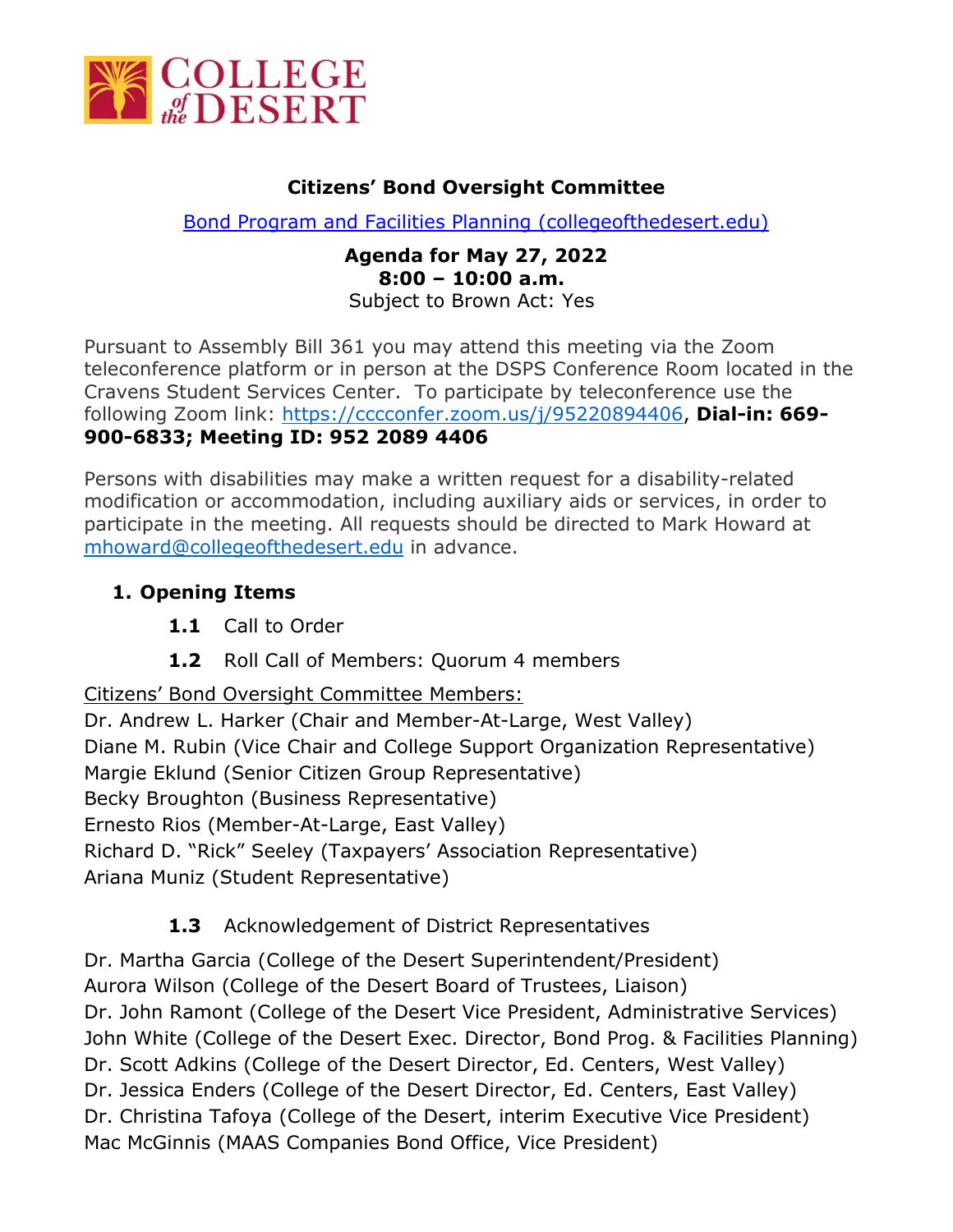Mark Howard (College of the Desert, Exec. Admin. Asst., Bond Prog. & Facilities Plan.)

# **2. Agenda**

**2.1** Pursuant to Government Code Section 54954.2(b)(2), the committee may act on items of business not appearing on the posted agenda, upon a determination by a 2/3 vote of the committee, or (if less than 2/3 of the members are present, a unanimous vote of those present), there is a need to take immediate action and that the need for action came to the attention of the local agency subsequent to the agenda being posted as specified.

**2.2** Confirmation of the agenda for May 27, 2022 with any additions, corrections, or deletions.

# **3. Public Comment**

**3.1** In accordance with Assembly Bill 361 and guidance from the California Department of Public Health on gatherings, remote public participation is allowed and will be accepted by email to [mhoward@collegeofthedesert.edu](mailto:howard@collegeofthedesert.edu) during the meeting, prior to the close of public comment on an item, and read into the record during public comment.

**3.2** Members of the public may comment on any item of interest that is within the subject matter jurisdiction of this committee or on items of the agenda. There is a time limit of three (3) minutes per person, with twenty (20) minutes maximum time allotment for any one subject. At the discretion of the Chair of the Committee, time may be extended.

# **4. Presentations**

- **4.1** Brown Act Training William Diedrich, Partner at AALRR Law Firm
- **4.2** Capital Projects Report Mac McGinnis, Vice President, MAAS **Companies**
- **4.3** Annual Bond Attorney Presentation Don Field, Partner at Orrick, Herrington & Sutcliffe Bond Attorney Annual Presentation

# **5. Committee Member Reports**

#### **6. Action Items**

- **6.1** December 14, 2021 Meeting Minutes
- **6.2** March 8, 2022 Meeting Minutes
- **6.3** 2020-2021 Citizens' Bond Oversight Committee Annual Report

# **7. Information/Discussion**